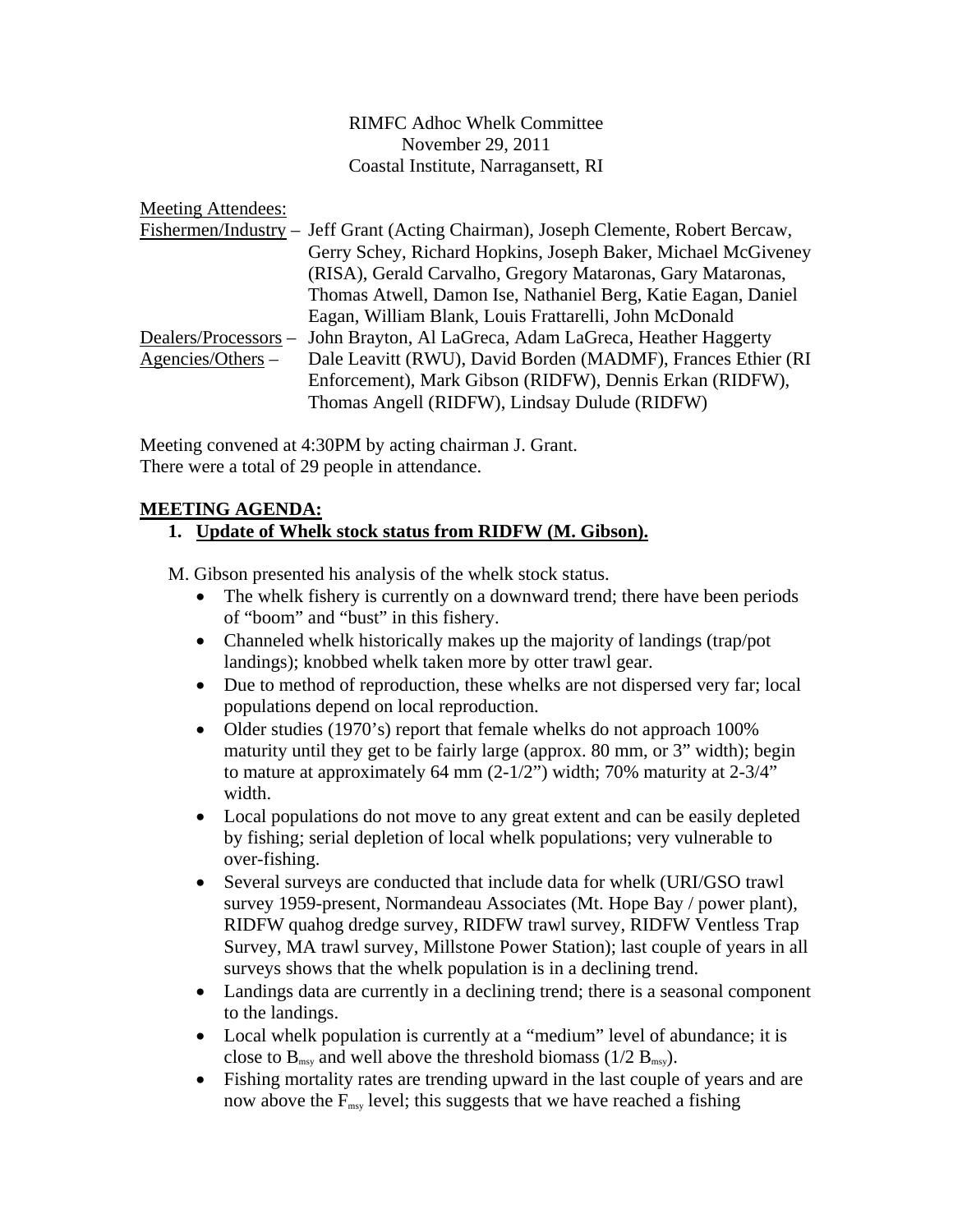mortality rate that will drive the population down to low abundance levels if it persists.

- Current minimum size of 2-1/2" width appears to be inadequate
- MA looking to increase the minimum size to 3" width; would be advantageous to have uniform minimum size, particularly between neighboring states.
- Increasing the minimum size up to 3" width would result in a 10% loss in yield-per-recruit, but would provide great benefits in terms of reproductive output; only generating approximately 35% of the maximum spawning potential at current 2-1/2" minimum size; increasing the minimum size up to 3" width would increase the maximum spawning potential up to 50%.
- Need to reduce the harvest in order to reduce the fishing mortality rate; limit the amount of removals from the population.
- RIDFW needs to conduct some studies on size at maturity and natural mortality.

Concerns expressed about using trawl survey data; concerned that baseline data is from trawl surveys; suggestion made to conduct a whelk "trap" survey instead of relying on trawl survey data.

Will protecting whelks result in increased predation on other fishery resources such as clams, oysters, mussels, "decker"?

# **2. Review Draft Whelk regulations; continued discussion and development of whelk fishery regulations.**

The committee reviewed the draft regulations that were developed previously (Y2007).

Comment that these draft regulations are too "in-depth" and that priorities should be set for the regulatory issues that need to be resolved, i.e. minimum size, trap/pot limits, trap tags, possession limit; basic regulations that can be agreed upon by industry; concern about using the proper language for the describing the fishery (whelk fishery (channeled and knobbed whelk), "snail" fishery (all shelled gastropod molluscs, moon snails, waved whelk), channeled whelk fishery only).

Minimum Size:

- Suggestion made for a 3" width or 5" length minimum size based on information just presented by M. Gibson.
- RIDFW position is for a 3" width minimum size; need to have a minimum size that will result in a 25% reduction in landings (fishing mortality); reduce fishing mortality from 0.4 to 0.3
- Suggestion made for a 2-3/4" width minimum size and to develop baseline data for this minimum size; minimum size can then be adjusted to 3" if the data warrants it.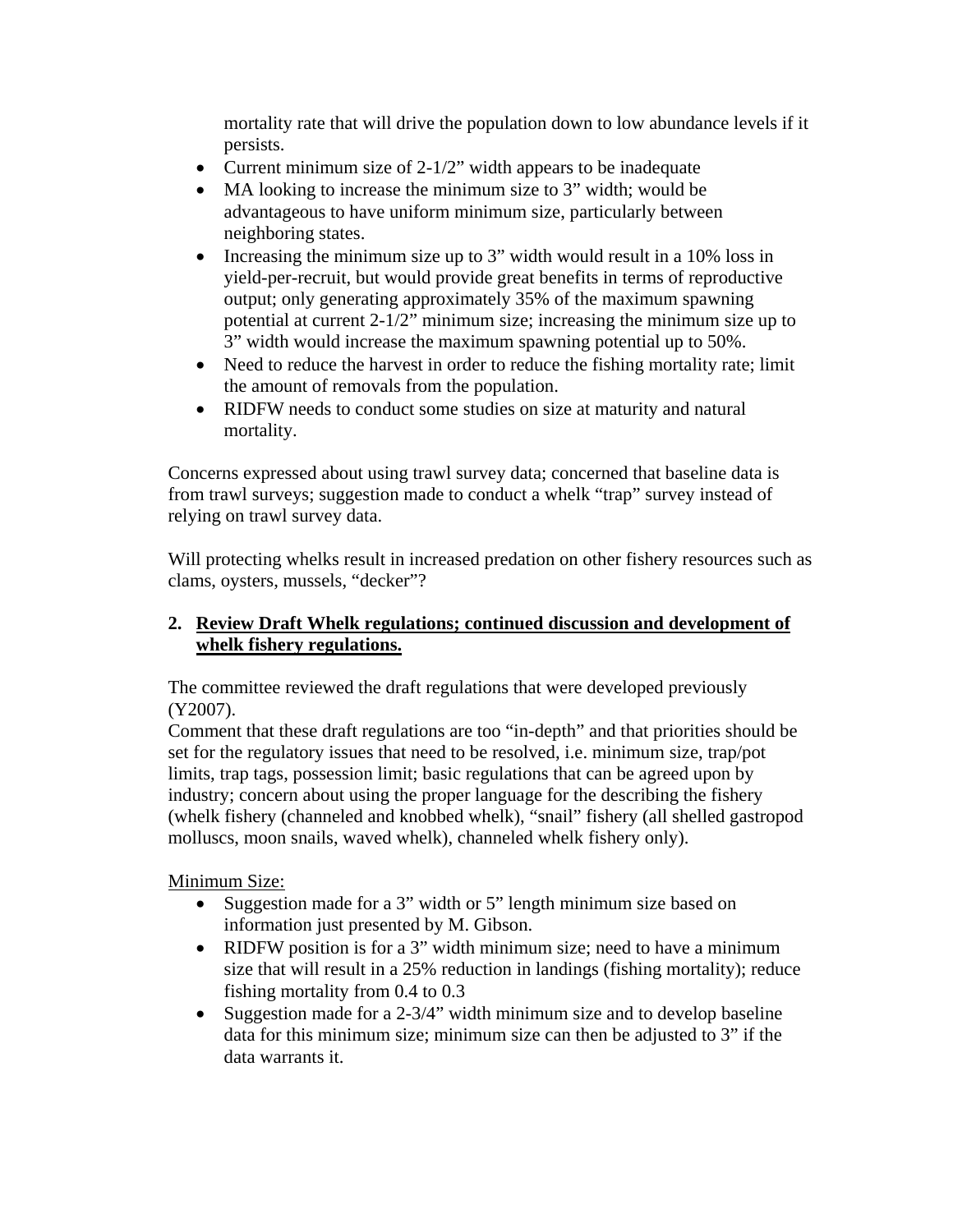How fast do these whelks grow?

Statement made that they grow relatively fast up to approximately 2-1/4" width, then growth slows down considerably.

Comment that a 4-1/2" length whelk caught in the spring has a larger width than a 4- 1/2" length whelk caught in the fall.

Comment that MA has a closed whelk fishery; no new licenses allowed; RI whelk fishery is currently open-access; MA whelk fishermen will be able to reap the rewards of an increase in the minimum size, whereas any improvements in the abundance of whelks in RI would probably be reason for increased numbers of fishermen pursuing whelks; RI has already seen an large increase in the number of fishermen targeting whelks due to declines in other fisheries, particularly the lobster fishery.

Comment that increasing the minimum size from 2-1/2" width up to 3" width will result in a 40% decrease in the catch.

RIDFW will be contacting MADMF (Steve Wilcox) regarding recent studies and analyses they are doing with whelks; RIDFW will conduct similar studies and analyses on whelk collected from RI and nearshore waters; size at maturity, growth, whole weight-meat weight correlation.

Some of these studies/analyses could be accomplished in a 1-year period; growth data would take longer to collect.

Comment that the lack of available licenses for other fisheries has resulted in the increased pressure on the whelk resource.

Comment that the Chinese market was responsible for driving the price of whelks up; this has changed the whole dynamics of the whelk fishery.

Possible public hearing on these draft regulations in February 2012? There will probably not be any new information on the RI whelk fishery before February 2012; looking for consensus by this adhoc committee regarding the draft regulations or options for the draft regulations.

Suggestion that consensus may gained on the following whelk issues as a starting point – minimum size, fishery season, trap/pot limit, possession limit, and trap tag requirement.

#### **3. Proposals for 2012 Whelk fishery management.**

A "straw poll" was conducted regarding each of the draft whelk regulations that were produced in 2007; put draft whelk fishery regulations on February 2012 public hearing agenda.

**Minimum Size** – 3 options were considered Option 1: Status quo of 2-1/2" width or 4-1/2" length Option 2: 2-3/4" width or 4-3/4" length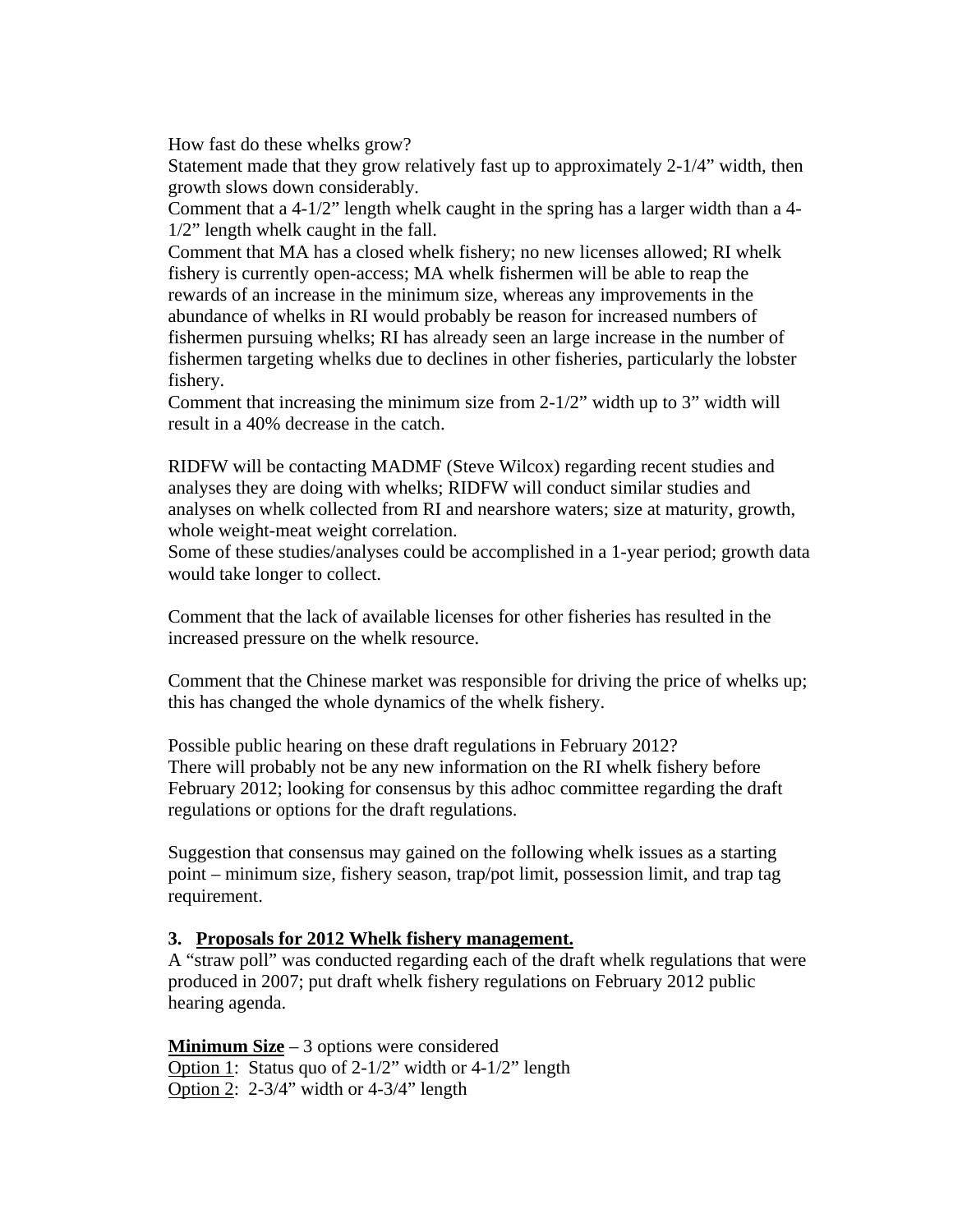Option 3: 3" width or 5" length

Comment that MA does not have a length requirement; uses a ring to measure width (diameter); whelk must be perpendicular to the ring for proper measurement. Comment/suggestion that there should be a "tolerance level" for "undersize" whelks; shell gets broken during handling; minimum size measurement technique is somewhat variable.

MA regulations have a 10% tolerance level for undersize whelks. Enforcement would prefer to only have one measurement to be concerned about; prefer the "width" measurement.

Comment that a tolerance level will only promote the taking of undersize whelks. Comment that the "length" measurement was proposed to accommodate whelks with a broken shell that would make the "width" measurement difficult to make. Majority (11) favored Option 2; 3 for Option 3; 1 for Option 1

**Prohibition on breaking shells at-sea / processing at-sea** – whelks must be landed whole, in-shell.

100% consensus in favor of adopting this regulation.

**Commercial Season** – 2 options were considered.

Option 1: Status quo of January 1 – December 31 (no season)

Option 2: Establish a season (undefined)

100% consensus for Option 1 (status quo of no season)

### **Commercial Possession Limit** – 2 options were considered.

Option 1: Status quo of unlimited possession

Option 2: 35 bushels / vessel / calendar day

100% consensus for Option 1 (status quo of unlimited possession)

# **Licensing of Owner-operated vessels** – 2 options were considered.

Option 1: Status quo of no requirement for owner-operator

Option 2: Requirement for owner-operated vessels

Comment that this regulation should be required for all fisheries conducted within RI state waters.

Majority (10) favored Option 1 (Status quo of no requirement); 4 for Option 2

# **Buoying of Whelk Pots** –

Option 1: Status quo of all traps, pots, or other stationary contrivance must be buoyed

Option 2: Each single whelk pot shall be separately and plainly buoyed with a foam core buoy (at least 5" by 11", bullet-shaped and with a hole through the center). If setting whelk traps/pots as a trawl, each end of the trawl must have a foam core buoy attached.

Option 3: Each single whelk pot shall be separately and plainly buoyed with a foam core buoy. If setting whelk traps/pots as a trawl, each end of the trawl must have a foam core buoy attached.

No consensus for a requirement for a minimum buoy size.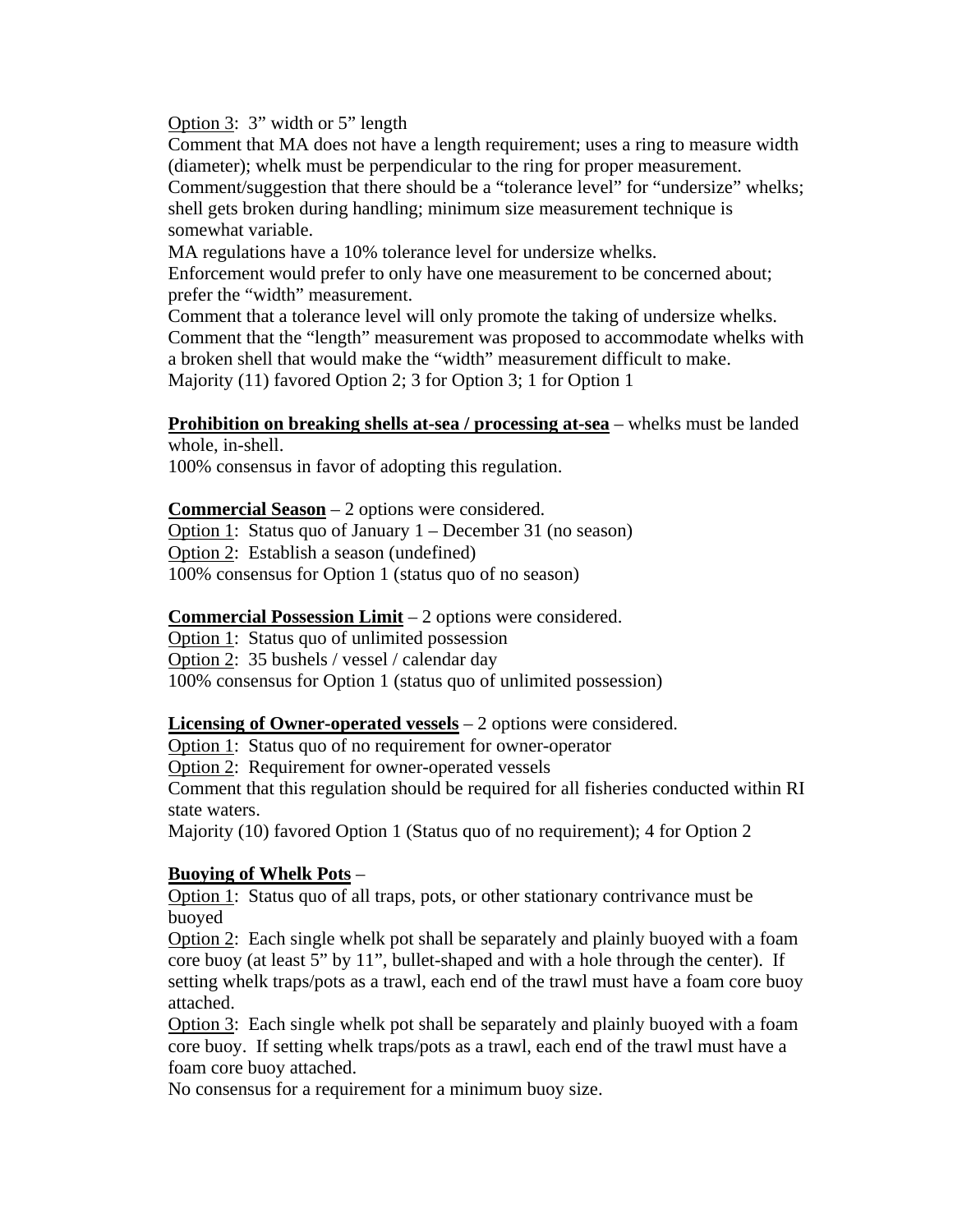No comments provided regarding minimum or maximum number of whelk pots in a trawl.

100% consensus that single whelk traps must be buoyed and that whelk pot trawls should be buoyed on each end of the trawl.

# **Escape Vents and "Ghost" Panels** – 2 options were considered.

Option 1: Status quo for no requirement

Option 2: Requirement for escape vent and "ghost" panel

Comment that this is a moot point for the traditional whelk pot; already has an opening large enough to meet the proposed escape vent and "ghost" panel regulations.

100% consensus for Option 2 (requirement for escape vent and "ghost" panel)

#### **Tending Requirements** – 2 options were considered.

Option 1: Status quo of no tending requirement Option 2: Tending requirement of at least once every 7 days Majority (9) favored Option 1 (status quo of no tending requirement); 1 for Option 2

# **Mandatory Bait Bags** – 2 options were considered.

Option 1: Status quo of no requirement for bait bags

Option 2: Requirement to use bait bags when using horseshoe crabs as bait 100% consensus for Option 1 (status quo of no requirement for bait bags)

# **Unauthorized Raising of Traps, Pots, and Devices** –

Comment that this is already a regulation (statute?); do not change this. 100% consensus in favor of this regulation.

# **Raising Pots at Night** – 2 options were considered.

Option 1: Status quo for no time requirement for hauling pots Option 2: Requirement for no hauling of pots between 1 hour after sundown and 1 hour before sunrise

100% consensus for Option 2 (requirement for no hauling of pots between1 hour after sundown and 1 hour before sunrise)

# **Recreational Possession Limit** – 2 options were considered.

Option 1: Status quo of no (unlimited) possession limit Option 2: Recreational possession limit of 1/2 bushel per person per calendar day Majority (10) favored Option 2 (1/2 bushel / person / calendar day); 3 for Option 1

# **Recreational Pot Limit** – 2 options were considered.

Option 1: Status quo of no (unlimited) pot limit

Option 2: Proposed limit of 5 whelk pots (or "miscellaneous" traps/pots) per license Comment that there is a 5-trap limit for recreational lobster trap license holders; do we need a license for recreational "miscellaneous" traps/pots or would this piggyback on the recreational lobster trap license?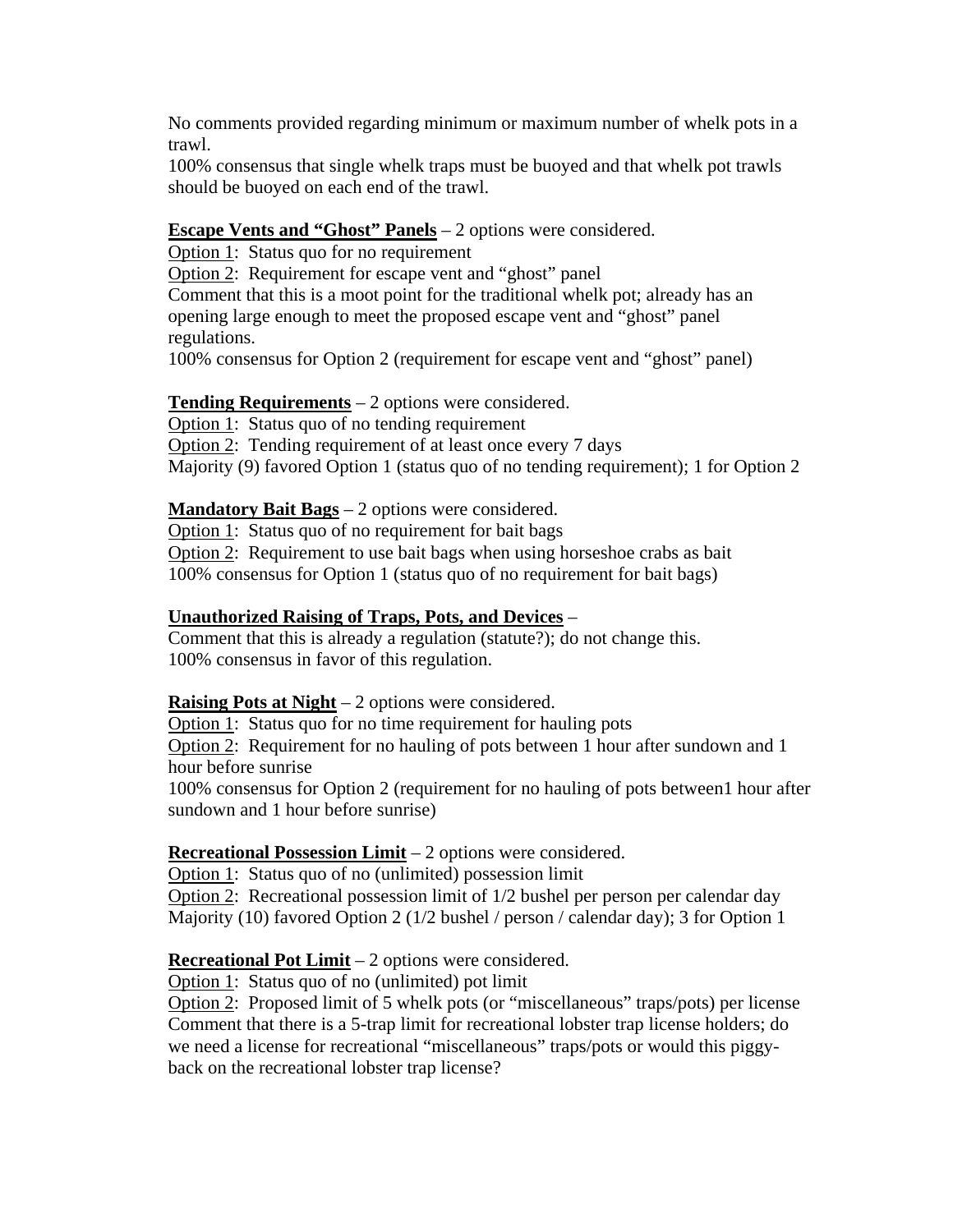Comment that out-of-state recreational trap/pot fishers are currently unlimited in the number of recreational traps/pots they can deploy in RI state waters.

100% consensus for Option 2 (limit of 5 whelk or "miscellaneous" traps/pots per license)

RIDFW and Enforcement also recommend a recreational whelk trap/pot ("miscellaneous" trap/pot) limit of 5 trap/pots (in addition to the 5 lobster traps allowed for recreational lobster trap license holders).

#### **Commercial Whelk Trap Limit** – 2 options were considered.

Option 1: Status quo of no (unlimited) trap/pot limit

Option 2: 250 whelk trap/pot limit

Option 3: 300 whelk trap/pot limit

Comment that the shellfish Advisory Panel had originally proposed a 200 trap/pot limit, but was subsequently revised to 250 traps/pots.

Comment that a trap limit is somewhat meaningless if people can still get licenses to enter the whelk fishery.

Majority (6) favored Option 3 (300 trap/pot limit); 3 for Option 2 (250 trap/pot limit); 2 for Option 1 (status quo for no trap/pot limit).

**Commercial Whelk Trap Tags** – 2 options were considered; these would be special tags that specifically identify the pot as a "whelk pot".

Option 1: Status quo of no trap/pot tagging requirement

Option 2: Requirement for whelk trap/pot tags

Comment that trap type identification tags need to be required for all traps/pots that are set in RI state waters.

Comment that this could be done similar to the lobster trap tagging program; 10% extra tags for routine gear loss and catastrophic loss tags for trap/pot losses greater than 10%.

Details of the administration, procurement, and distribution of these trap/pot tags needs to be developed by RIDFW and/or Licensing.

100% consensus for Option 2 (require whelk trap/pot identification tags)

**Licensing** – 2 options were considered; this would be considered for the 2013 licensing year.

Option 1: Status quo of open licenses for the whelk fishery; licenses available Option 2: For 2013, impose a moratorium on issuance of new licenses/license endorsements for the whelk fishery.

Comments made both in favor of continuing to have licenses available and for closing the issuance of new licenses for the whelk fishery.

Comment that all multi-purpose license holders should be allowed to engage in all fisheries, including whelk, regardless of whether they participated in the whelk fishery in the past or not.

100% consensus to propose a moratorium on new licenses endorsed for the whelk fishery for the 2013 licensing year.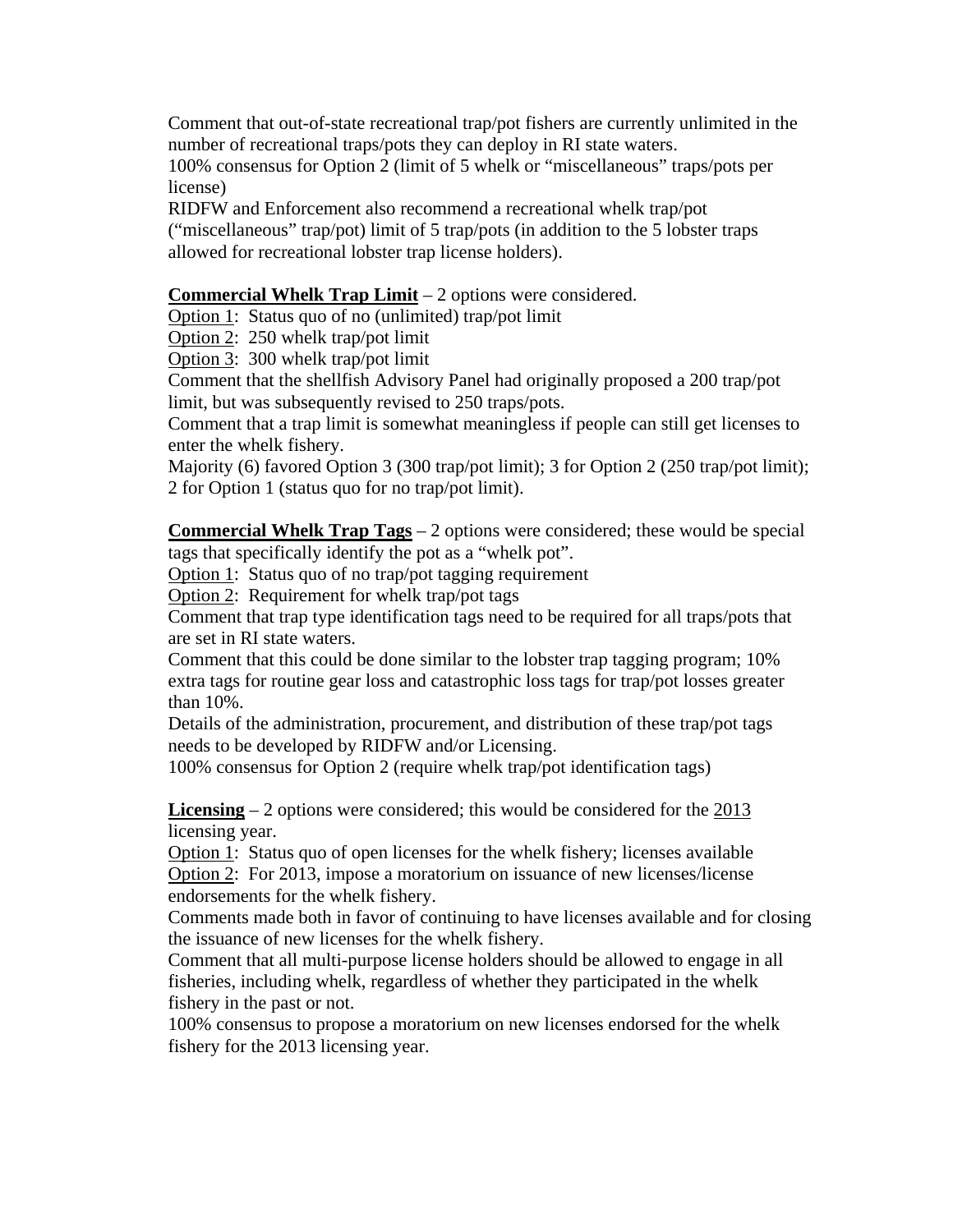#### **Processing** – land-based processors

Comment that this does not involve the fishermen/harvesters directly, but still needs to be part of the regulatory language.

Consensus by the committee that this issue should be handled by RIDEM / RIDFW.

Meeting adjourned at 7:00PM.

# XXXXXXXXXXXXXXXXXXXXXXXXXXXXXXXXXXXXXXXXXXXXXXX

# **RIDFW Tasks and Follow-Up:**

- Begin conducting research to determine size at maturity and growth parameters for whelks (channeled and knobbed whelks)
- Prepare draft regulatory language with options (as proposed at this meeting) for February 2012 public hearing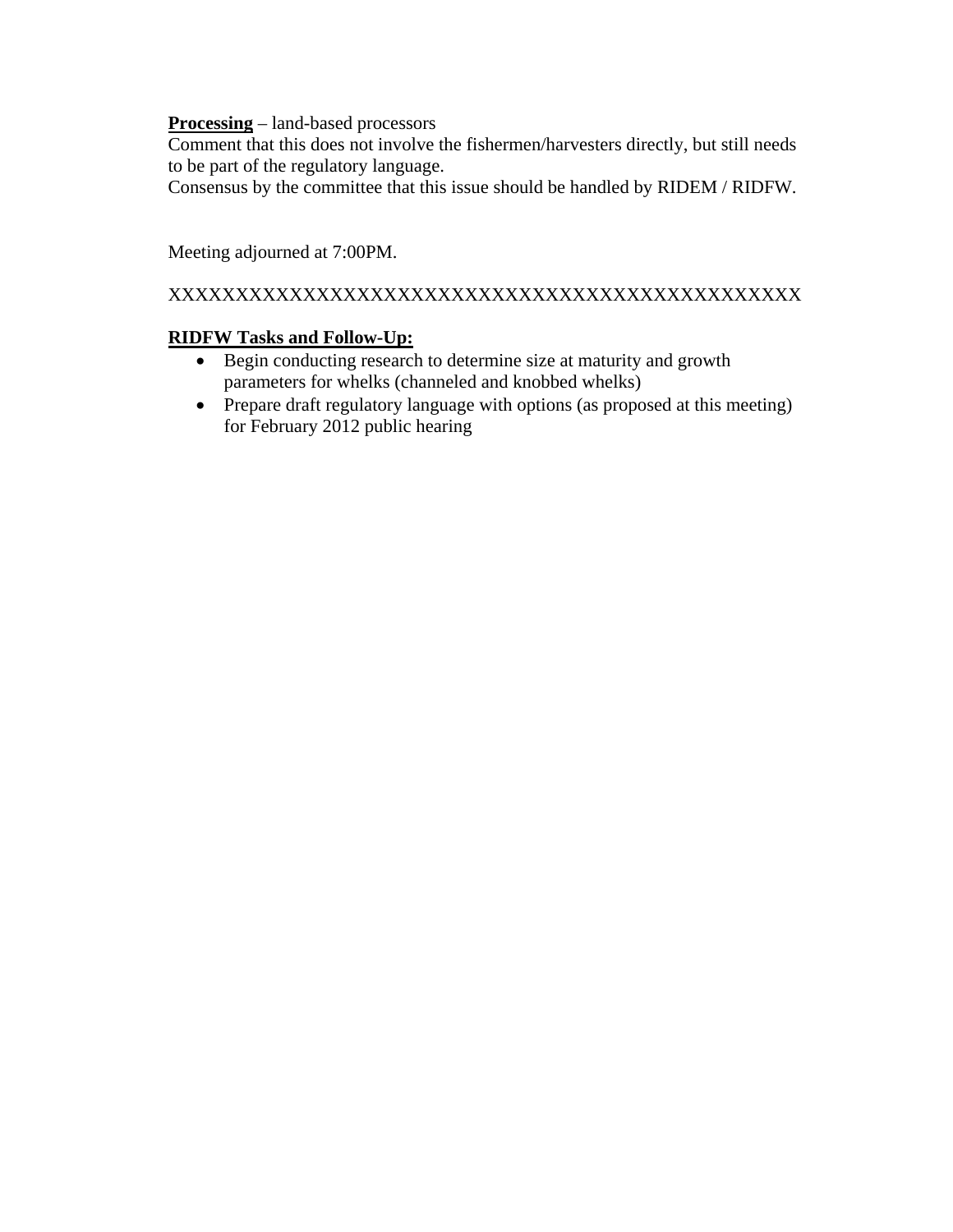

STATE OF RHODE ISLAND AND PROVIDENCE PLANTATIONS DEPARTMENT OF ENVIRONMENTAL MANAGEMENT

> BUREAU OF NATURAL RESOURCES FISH AND WILDLIFE & LAW ENFORCEMENT

# RHODE ISLAND MARINE FISHERIES STATUTES AND REGULATIONS

# **Part IV Shellfish**



**Draft** 

2007

# **DATE Unknown**

**AUTHORITY:** These regulations are adopted pursuant to Chapters 42-17.1, 42-17.6, and 20-4 through 20-10, and sections 20-1-2, 20-1-4, and 20-3-2 through 20-3-6, in accordance with Chapter 42-35, of the Rhode Island General Laws of 1956, as amended.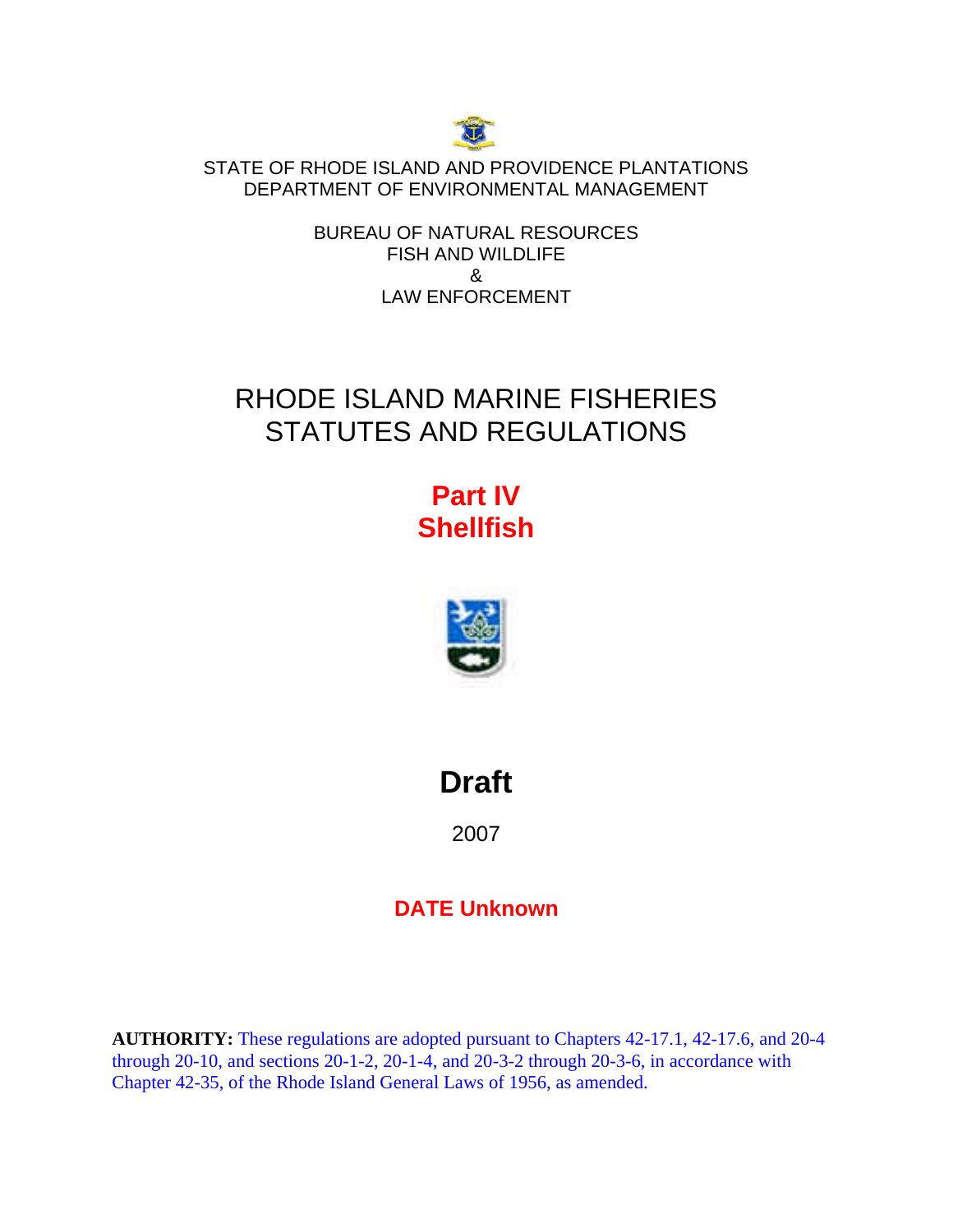# **R.I. Marine Fisheries Statutes and Regulations PART IV - SHELLFISH**

4.35 Whelk (conch)

4.35.1 Commercial Harvest

4.35.1-1 Legal Minimum Size – (a) No person fishing commercially shall take, possess, sell, possess for sale, or offer for sale any whelk measuring less than 2-3/4 inches in diameter and/or a length not less than 4 3/4 inches. (RIMF REGULATION) [Penalty - Part 3.3; RIGL§ 20-1-16]

(b) Any person who takes and/or possesses whelk of less than the minimum size, as delineated above, upon conviction, shall be fined not less than ten dollars (\$10.00) nor more than fifty dollars (\$50.00) for each and every fifteen (15) whelk found to be in his/her possession. Additionally, if any person who is found in possession of whelk of less than the minimum size that are commingled and/or otherwise stored or contained with whelk that are of at least minimum size, and the percentage of the less than minimum size whelk is ten percent (10%) or more of the total piece count of the whelk commingled and/or otherwise stored or contained in a package, shipment, or container, the entire commingled and/or otherwise stored or contained package, shipment, or container, shall be subject to seizure and/or forfeiture in accordance with the provisions of RIGL § 20-1-8((a)(5), 20-1-8(a)(6)

4.35.1-2 Commercial Season – The season for whelk will be open from January 1<sup>st</sup> through December 31<sup>st</sup>. (RIGL§ 20-3-2)

4.35.1-3 Commercial Possession Limit – A holder of a Multipurpose License, or any commercial fishing license issued by the State of Rhode Island authorizing the harvesting of whelk may take and/or possess, in any one (1) day, up to 35 bushels of whelk per vessel per calendar day. (RIMF REGULATION) [Penalty - Part 3.3,RIGL (20-3-3)]

4.35.1- 4 Possession Limit Adjustments – The possession limits specified according to section 4.35.1-3 and section 4.35.12-2 may be modified by the Division of Fish and Wildlife, who after discussions with fishing industry representatives, will determine a possession limit based on biological findings and harvest information. Fish and Wildlife will decide whether the possession limit should be decreased or increased. Fish and Wildlife will file a notice with the Secretary of State's Office if the possession limit is changed and publish a news release announcing the change. Fish and Wildlife may modify the possession limit providing such notification.

4.35.1-5 Licensing of owner-operated vessels -- No vessel may be used in the commercial taking of whelk unless the operator is the registered or documented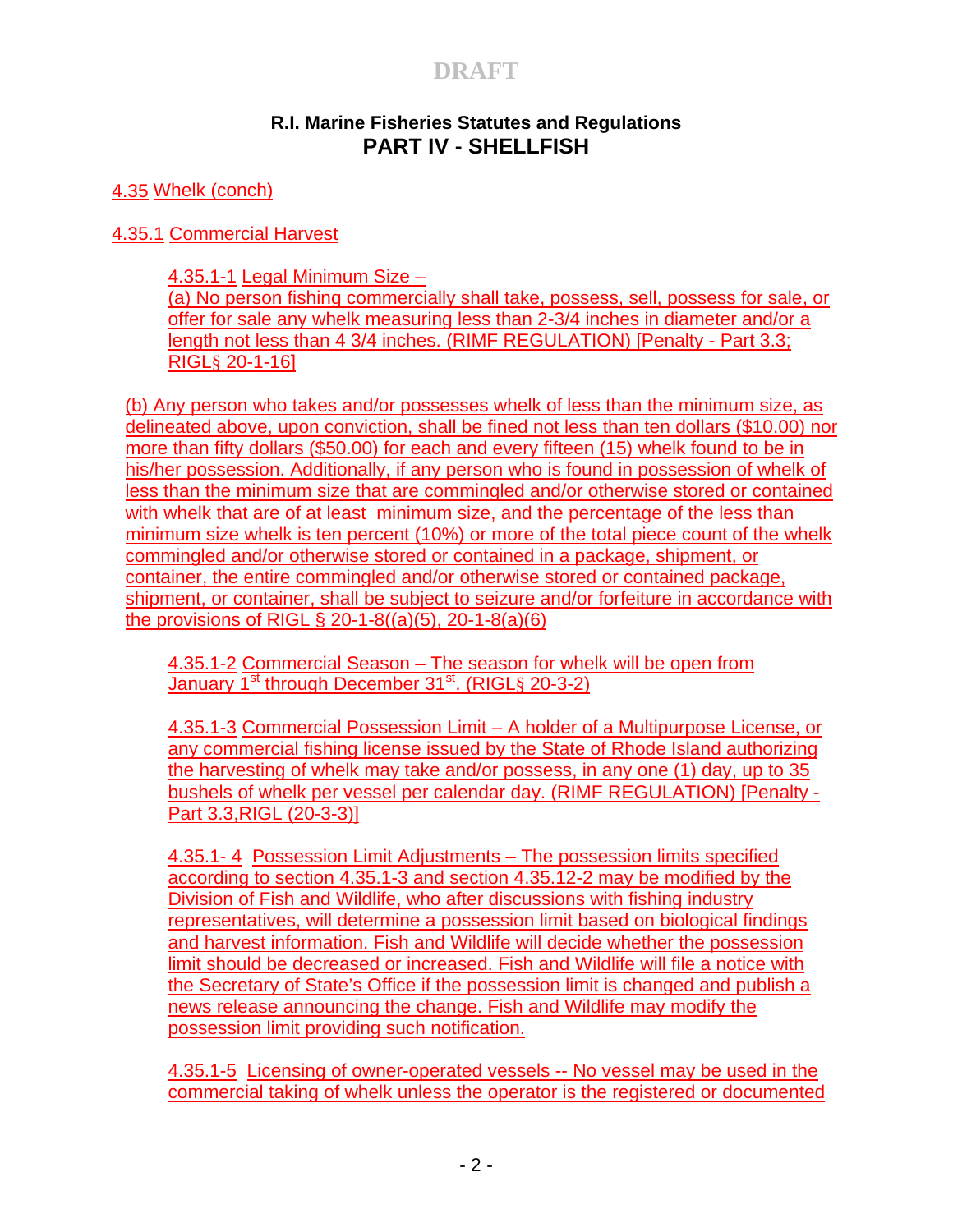owner of said vessel. If a corporation is the documented owner of a vessel, the operator shall be the majority owner of that corporation. This regulation shall in no way abridge a licensees rights pursuant to RIGL §20-7-6. RIMFC REGULATION [Penalty - Part 3.3 (RIGL §20-3-3)]

4.35.1-6 Use of License by Agent or Employee -- If any person to whom a seller's or commercial whelk license is granted becomes incapacitated for any reason from using that license, that person may permit his or her agent or employee, if a citizen of the United States, to perform those duties under the license that may be necessary during the period of the licensee's incapacity, provided that the incapacitated licensee has notified the Director of Environmental Management prior to the transfer of those duties. (RIGL§ 20-7-6)

4.35.2 Commercial and Recreational Equipment Requirements to Harvest Whelk

4.35.2-1 Buoying of Whelk Pots -- Each single whelk pot shall be separately and plainly buoyed with a foam core lobster buoy (at least 5" x 11", bullet shaped with a hole through the center). If setting whelk traps/pots as a trawl, each end of the trawl must have a foam core buoy attached.

4.35.2-2 Marking of Traps -- The owner of every trap, pot, or other stationary contrivance used for the taking of whelk fished in the waters of this state, and he owner of any trap or pot for catching or cars or other contrivances for keeping whelk shall mark each trap, pot, or contrivance, together with the buoy which is attached thereto, with the name or names of the owners of the contrivance or the person or persons using the same, and the license number or numbers of such person or persons. Every person failing to mark each buoy and trap, as provided in this section shall be fined not less than twenty dollars (\$20) nor more than five hundred dollars (\$500) for each offense and all traps, pots, or other contrivances used contrary to the provisions of this and other sections of this Part shall be seized by any officer engaged in the enforcement of this Part, and the property shall be forfeited to the state. (RIGL§ 20-4-7)

4.35.2-3 Escape Vents -- Each and every whelk pot, set, kept, or maintained or caused to be set, kept, or maintained in any of the waters in the jurisdiction of this state, shall contain an escape vent in accordance with the size required by regulation of the RI Marine Fisheries (RIMF) Regulations [see Part 4.35.2-4].

4.35.2-4 Escape Vent Sizes **--** Penalty -- Effective January 1, 2008, it shall be unlawful to fish for or take whelk by use of any whelk pot within the territorial waters of the State of Rhode Island unless the pot is equipped with:

- (a) A rectangular escape vent with an unobstructed opening not less than 2-1/4" inches (57.2 mm) by 5-3/4 inches (146mm); **or**
- (b) Two circular escape vents, each with an unobstructed opening not less than 3.1 inches (78.7mm) in diameter; **or**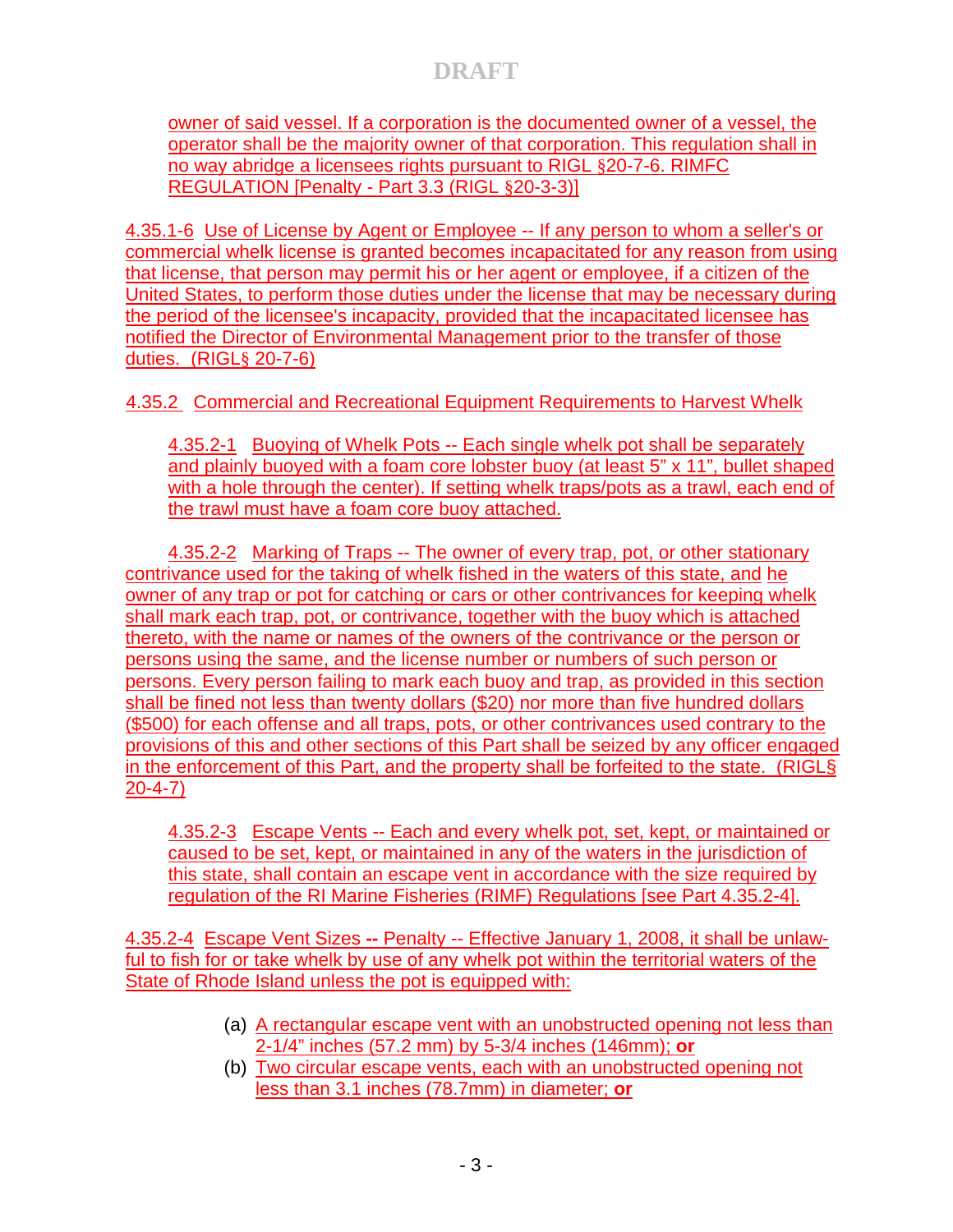- (c) A square escape vent with an unobstructed opening not less than 2-1/4" inches (57.2 mm) by 2-1/4 " inches (57.2 mm); **or**
- (d) An unobstructed opening that would be adequate to meet the minimum size and number of vents required.
- (e) Whelk pots must contain a ghost panel with the following specifications:
	- **1.** The opening to be covered by the ghost panel must be rectangular and shall not be less than 3-3/4 inches (9.53 cm) by 3-3/4 inches (9.53 cm).
	- **2.** The panel must be constructed of, or fastened to the trap with one of the following untreated materials: wood lath, cotton, hemp, sisal, or jute twine not greater than 3/16 inch (0.48 cm) in diameter, or non-stainless, uncoated ferrous metal not greater than 3/32 inch (0.24 cm) in diameter.
	- **3.** A side of the trap may serve as the ghost panel if fastened with a material specified in previous paragraph.
	- **4.** The ghost panel must not be located on the bottom of the trap.

(RIMFC REGULATION) (Penalty RIGL§ 20-1-16 - Part 1.16 and 15.12)

- 4.35.3 Tending Requirements Any fisher deploying a whelk pot shall check each pot so deployed at least once every **seven (7)** days. Failure to tend a pot after this time may result in tagging by the Department and confiscation of the pot by the state. Upon tagging by the Department, the fisher shall be required to notify DEM Law Enforcement with in 24 hours upon raising a departmentally tagged pot. Failure to do so will result in the hauling and confiscation of the pot by the state.
- 4.35.4 Mandatory Bait Bags -- The use of mesh bait bags (woven thread, plastic, or wire) must be used when using horseshoe crabs as bait in all whelk pots. Baits used other than horseshoe crabs are not required to be placed in bait bags at this time.
- 4.35.5 Unauthorized Raising of Traps, Pots, and Devices -- No person except the Director, enforcement officers, and authorized technical personnel of the Department may unduly disturb, lift, raise, molest, or remove any animal from a trap, pot, or other such device of a person licensed possessing a valid license to take whelk, without the written permission of that person. (RIGL§ 20-4-8) [Penalty 20-1-16 - Part 1.16]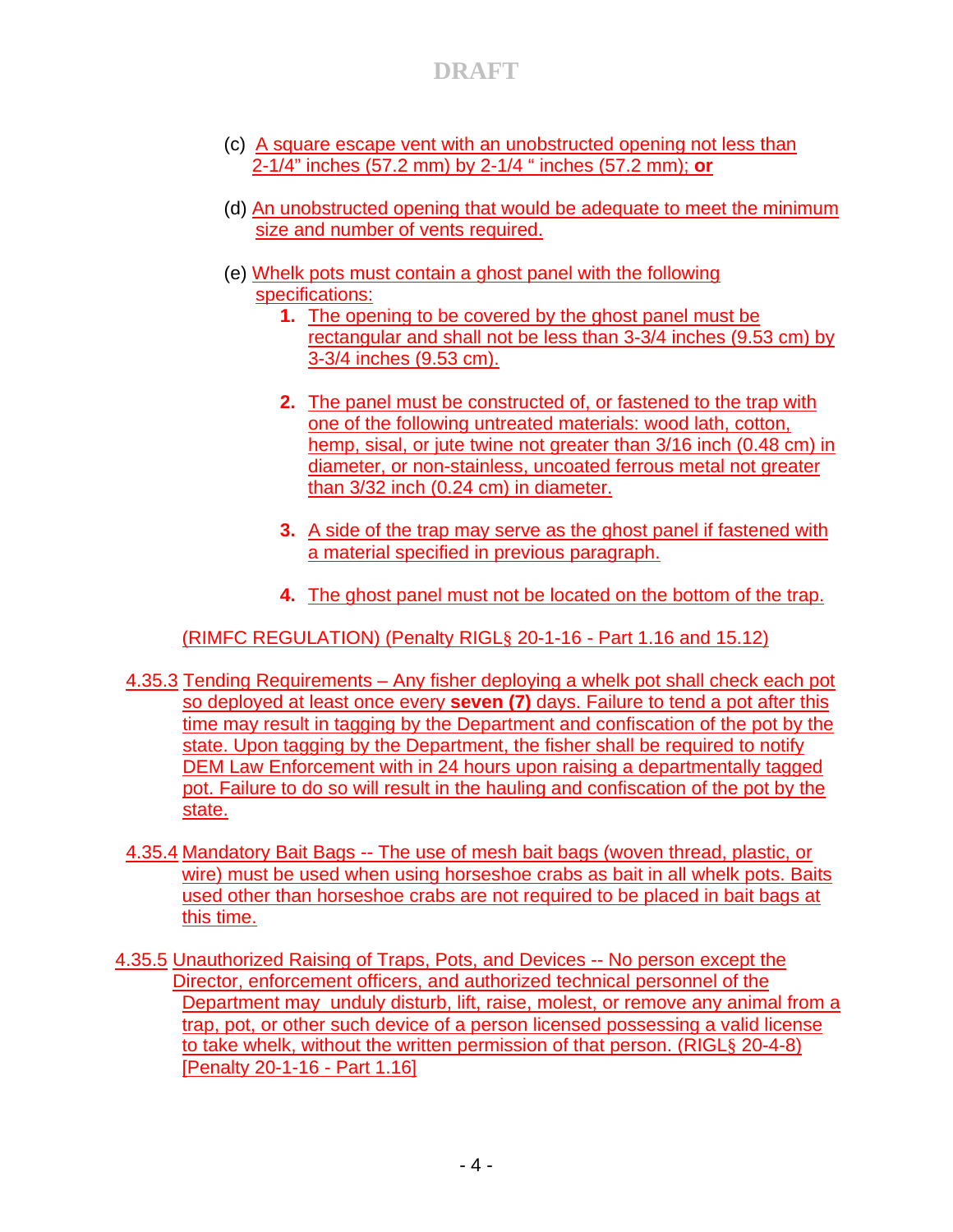- 4.35.6 Removal of Branded Numbers or Identification Tags from Whelk Pots -- No person shall set, maintain, or have in his or her possession any whelk pots from which the branded numbers or identification tags have been altered, obliterated, or removed, with the intent to defraud or deprive the owner. Every person convicted of violating the provision of this section shall be fined one hundred dollars (\$100) for each of those traps or be imprisoned not more than thirty (30) days, or both. All pots used or possessed contrary to the provisions of this section and other sections of this Part shall be seized by any officer engaged in the enforcement of this Part, and that property shall be forfeited. (RIGL §20-7-12)
- 4.35.7 Unauthorized Possession and/or Transfer of Pots and Traps. --
	- **(a)** No person except the Director, enforcement officers, and authorized technical personnel of the Department may place, set, keep, maintain, sell, transfer, or have in his or her possession any pot, trap, car, or any other device used in taking or holding whelk or crabs, nor take, remove, or carry away from the beach or shore any pot, trap, car, or other device or line (warp) or buoy without the written permission of the owner.
	- **(b)** Every person convicted of violating this section shall be fined not more than one thousand dollars (\$1,000) for each offense, or be imprisoned not exceeding one year, or both, and each pot, trap, car, or other device used in violation of this section shall constitute a separate offense. In addition, if that person is licensed, his or her license shall be revoked for one (1) year. (RIGL §20-1-6)
- 4.35.8 Raising Pots at Night -- No person shall raise or unduly disturb any whelk pot within the territorial waters of this state between the hours of one (1) hour after sundown and one (1) hour before sunrise. Every person violating this section shall, upon conviction, be fined not less than one thousand dollars (\$1,000) nor more than five thousand dollars (\$5,000), or be imprisoned not exceeding one (1) year, or both. However, in situations of emergency upon application being made, the owner of the whelk pots or traps may be authorized to remove the pots or traps by the Director or the Director's designee during the prohibited hours. All boats, pots, or other equipment used in violation of this section shall be seized and forfeited to the state. (RIGL§ 20-1-8 and § 20-1-8.1)
- 4.35.9 Licenses needed to sell, process, or handle cooked or uncooked whelk in the State of Rhode Island.
	- **(a)** All whelk are to be landed whole in the shell and processed in a licensed facility.
	- **(b)** Prior to application of land-based whelk processing, the applicant must possess a State of Rhode Island, Department of Health, Food Processor's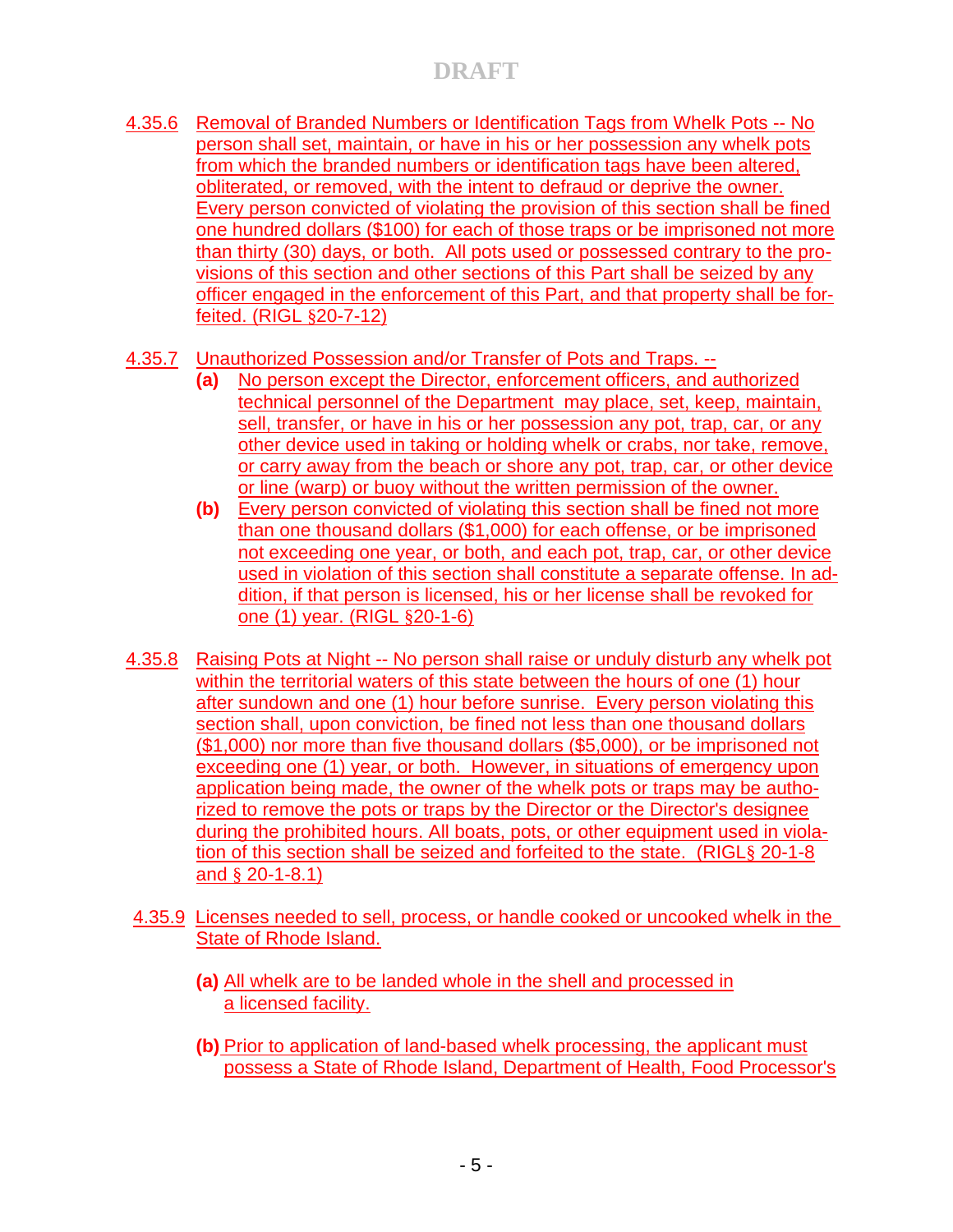License and a Rhode Island Department of Environmental Management Seafood Dealer's License.

- **(c)** Notwithstanding the provisions of this section, the Director, upon receipt and approval of an application by the land-based processor, may permit the land-based (onshore) processing of whole uncooked whelk provided that:
	- **(1)** whelk which are possessed by the land-based processor shall be of legal-size only. For the purposes of this section, a legal-sized whelk meets the minimum diameter and/or length measurement in section 4.35.1-1.
	- **(2)** containers in which processed whelk are packed and which are to be sold, shipped, or transported shall be clearly labeled with the license number of the processor.
- **(d)** By applying for this license, the applicant authorizes Department's agents to inspect the premises where whelk are processed, packaged, or shipped any time during which the processing facility is receiving, processing, or shipping whelk products, and further by applying for this license, the applicant agrees to maintain records at the processing facility of whelk purchases, including the license numbers of the sellers, and make said records of whelk purchases available for inspection and review by Department agents. These records shall be required to be maintained at the facility for a period of two years from the date of receipt of the whelk to be processed .

[Sections (a) through (c) are regulations promulgated under the Director's authority granted through RIGL **§**20-6-21 and any violations of these regulations are subject to the penalties described in RIGL**§** 20-1-16, a fine of not more than \$500.]

- 4.35.10Reporting Requirements -- Dealers must comply with the reporting requirements as set forth in Section 19.14 Dealer Electronic Reporting Requirements, of the RI Marine Fisheries (RIMF) Regulations. (RIMF REGULATION) [Penalty – Part 3.3, Part 19.14.5 (RIGL§ 20-1-16)]
- 4.35.11 Sales to out of State Dealers Out of State Dealers operating within the State of Rhode Island are required to obtain a RI Seafood Dealer License and must comply with the reporting requirements as set forth in Section 19.14 Dealer Electronic Reporting Requirements, of the RI Marine Fisheries (RIMF) Regulations.

(RIMF REGULATION) [Penalty - Part 3.3 (RIGL§ 20-3-3 RIGL§ 20-6-29)]

4.35.12 Recreational